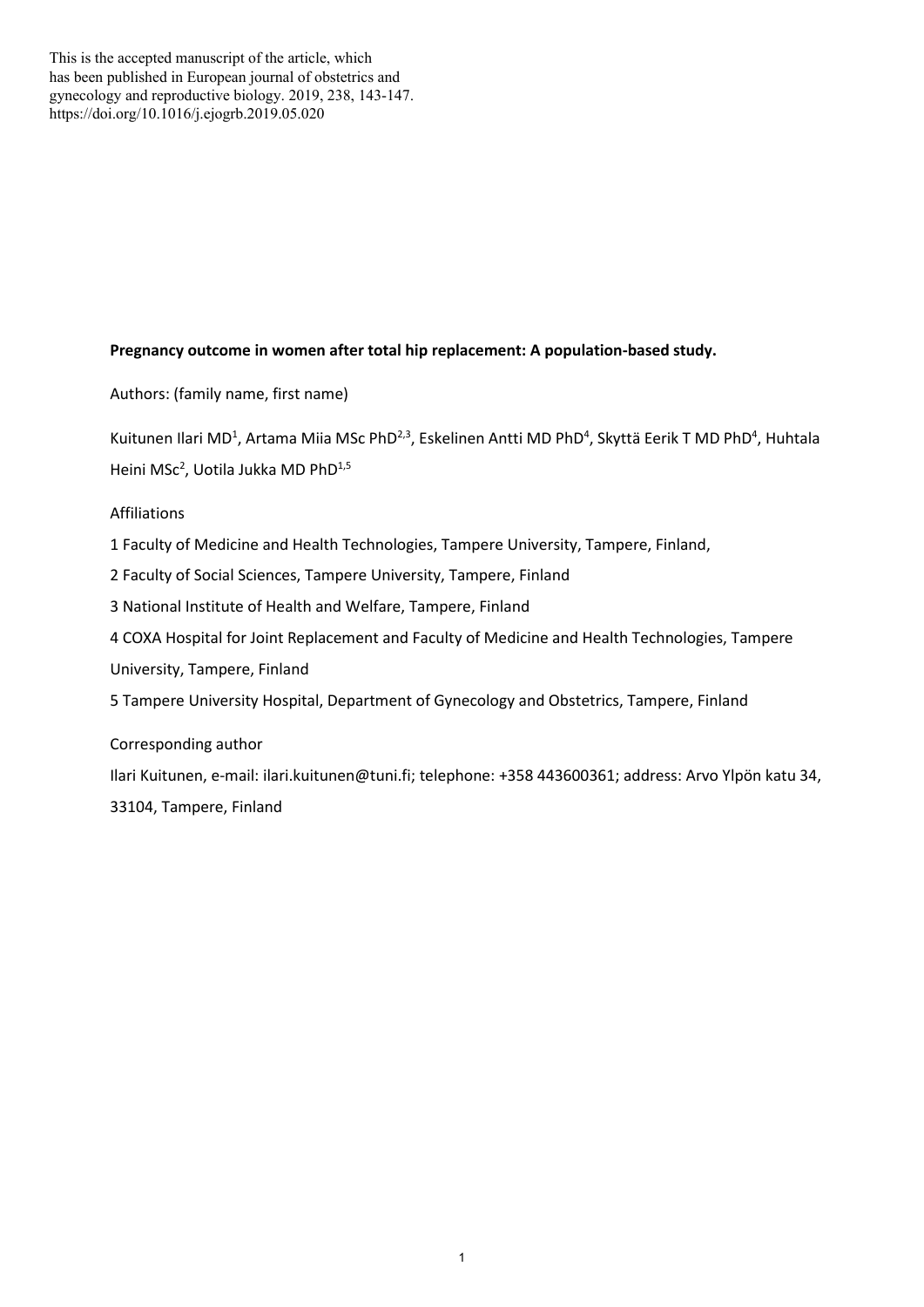#### Abstract

### Objective

Only a few small studies have been published on pregnancies after total hip replacement (THR), and they have reported no adverse pregnancy outcomes after THR. The aim of our study was to evaluate whether maternal THR affects pregnancy outcomes on a population-based level.

#### Study Design

Data for this nationwide register-based cohort study have been collected from four national registries in Finland from 1980 to 2007. All females who had undergone THR during that period formed the patient group, and three controls for each patient without THR were selected. Patient group comprised 2429 women, 719 (29.6%) of whom had 1190 pregnancies ending in singleton deliveries. Of those births, 986 were before THR and 204 after THR. The control group comprised 7276 women, 2805 (38.6%) of whom had 5112 pregnancies ending in singleton deliveries, 3695 occurred before the index date (time point when THR took place within the patient group) and 1417 after. Logistic regression model was used to analyze univariable and adjusted odds ratios (aOR) for adverse neonatal outcomes after maternal THR compared with controls. Data were adjusted using the following variables: maternal age, smoking, rheumatoid arthritis.

## Results

Stillbirth was more common in the patient group compared with control group 4 (2.0%) vs 8 (0.6%) p=0.02. Moreover, neonates in the patient group were more likely to be born preterm (aOR 3.58, p=<0.001), small for gestational age (aOR 2.83, p=0.006) and low birthweight (aOR 4.79, p=<0.001), compared to control group. Trial of labor more likely ended in emergency cesarean section in the patient group than in the control group 39 (28.9%) vs 150 (11.6%), p=<0.001. Adverse pregnancy outcome was more common after THR also when compared to pregnancies before THR.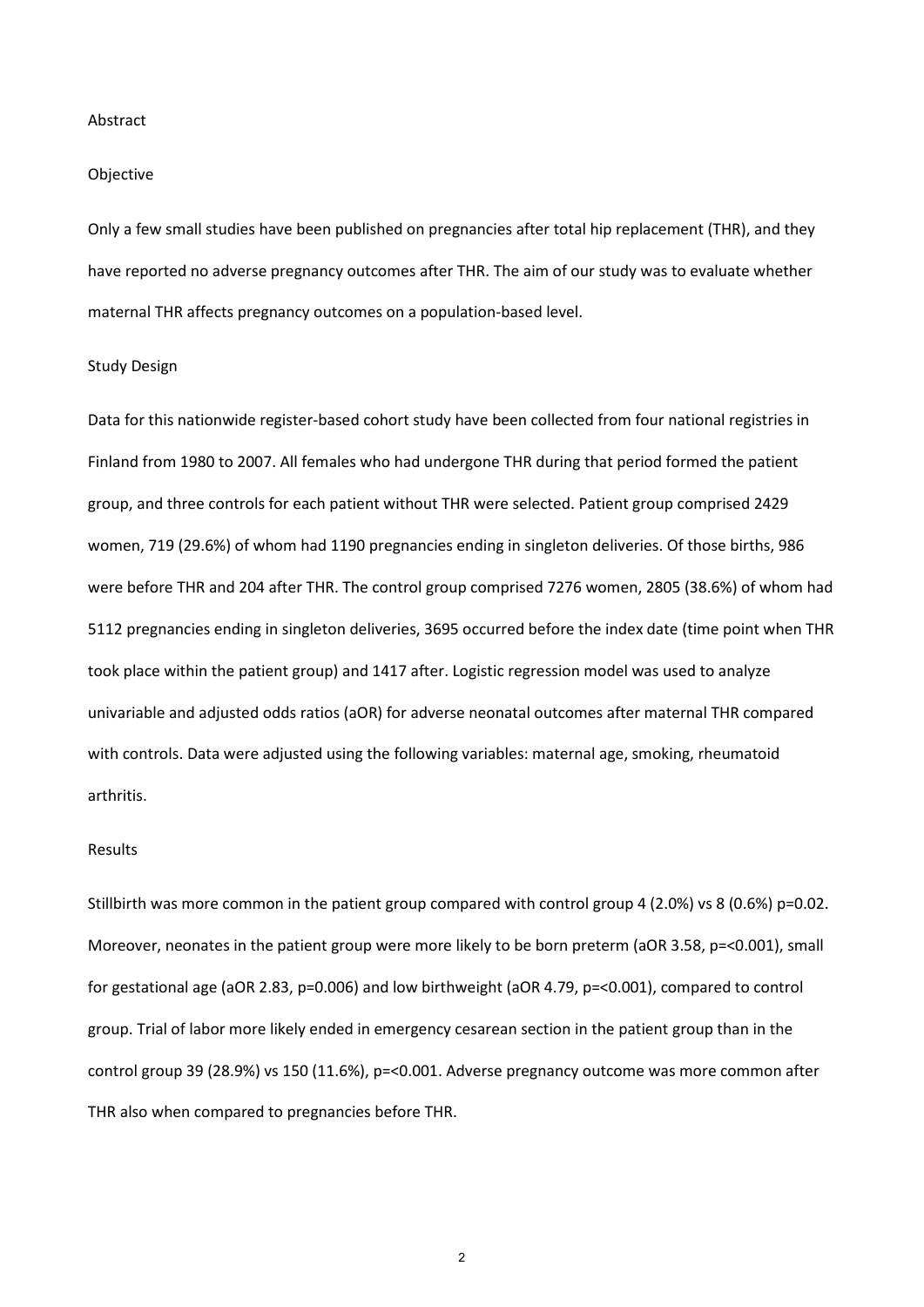# Conclusion

Neonates born after maternal total hip replacement have an increased risk of stillbirth, small for gestational age, low birthweight and preterm birth. Trial of labor is more likely to end in emergency cesarean section.

Keywords

Total hip replacement; pregnancy; birth outcome; delivery method; register study;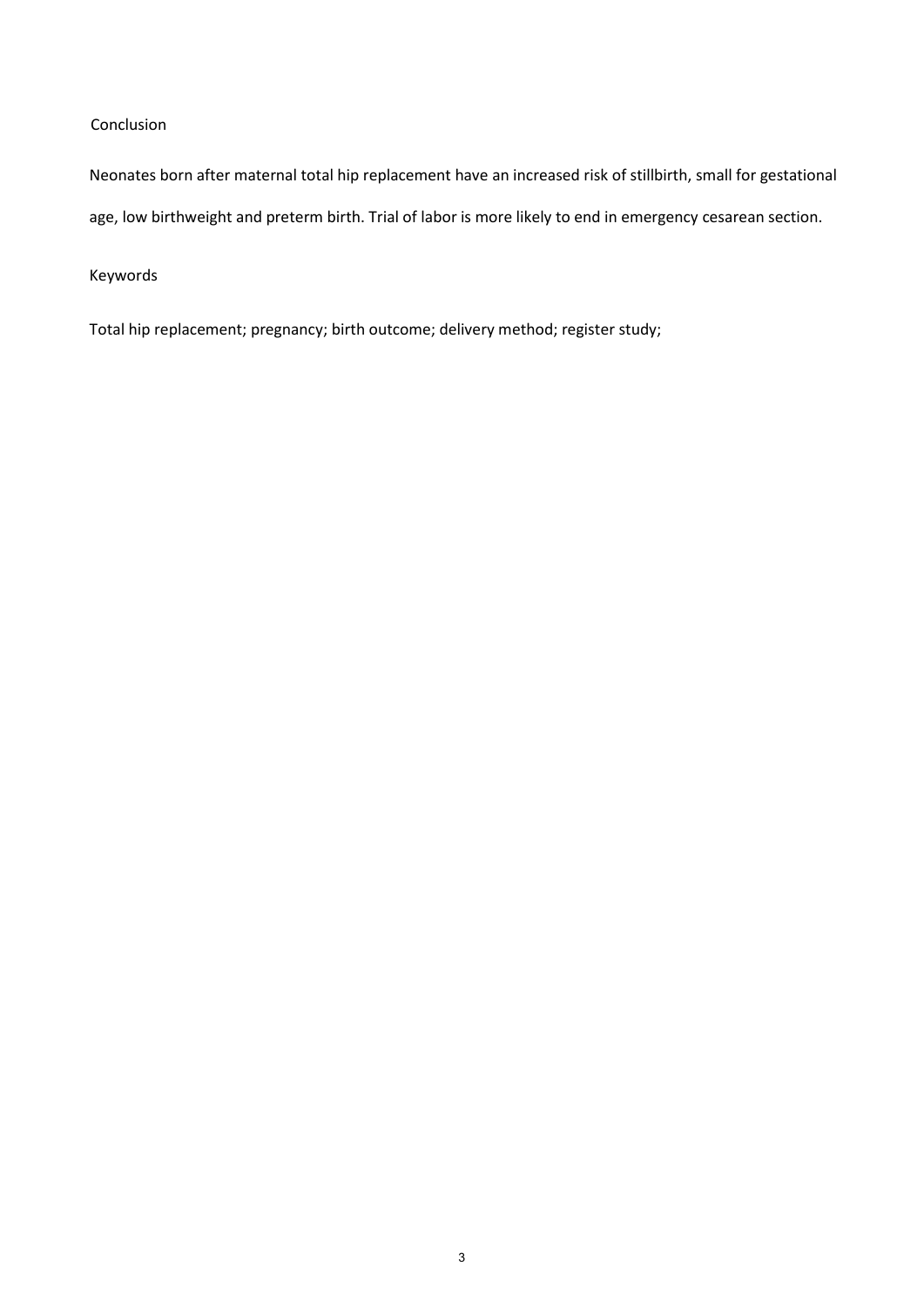## **Introduction**

Total hip replacement (THR) is a highly effective operation for decreasing pain and improving quality of life in affected individuals (1). The most common indications for THR in fertile-aged patients are rheumatoid arthritis (RA), avascular necrosis of the femoral head and developmental dysplasia of the hip (2,3). In Finland, the annual incidence of primary THR among 30 to 39 year olds was 59.5 per 100 000 person years in 2007(4). The prevalence of THR in Sweden in 1999 was 12 per 100 000 women aged under 40 years and 19 per 100 000 in 2012 (5). In the United States, it has been estimated that the annual primary THR rate in the less than 45 years old group could possibly increase 3-fold by 2030 compared with 2006 rates (6).

There have only been a few studies that have evaluated the effect of previous THR on later pregnancy and delivery or vice versa. The results of these previous studies have not shown an increased risk for complications in delivery after THR, although the numbers of included patients in these studies have been small (n= 10 to 50).(7-14) Interestingly, some of these studies have reported an increased rate of cesarean sections (CS) after THR (10,13,15).

Some studies have raised concerns regarding elevated fetal blood metal ion (chromium and cobalt) levels in women with metal-on-metal hip replacements and the possible passage of the metal ions to the fetus via the placenta. (16-18). Most of the case reports, however, have not shown any teratogenic impact, despite elevated placental blood metal ion levels (18-20). Two case reports have described a neonate with high metal ion levels combined with congenital anomalies (21). Considering the previous literature, women may still have concerns regarding pregnancy and vaginal delivery after THR operation (11).

The aim of this present study was to evaluate the effect of THR on the delivery and health of neonates on a population-based level using data routinely recorded into national health registers in Finland.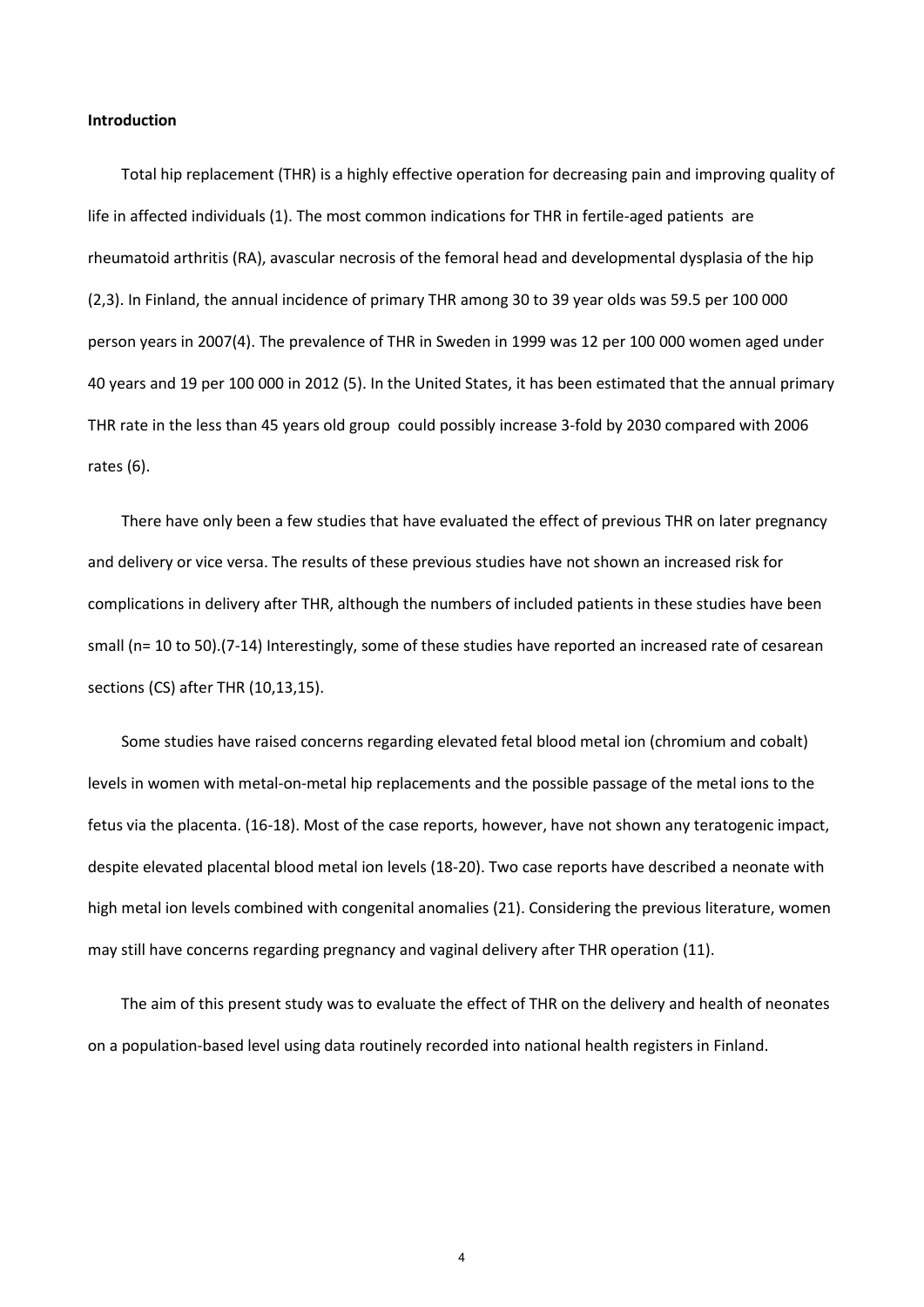### **Materials and methods**

The study population in this register-based nationwide cohort study was gathered from four different national registers in Finland. Information on all women aged 15 to 45 years who had undergone primary THR between 1980 and 2007 was retrieved from the Finnish Arthroplasty Register and included in this study (n=2429 women with primary THRs). The register was established in 1980 and is maintained by the National Institute for Health and Welfare. The coverage of the register has been high over the years, especially with regard to primary THR (approximately 95%), and it matches well with the hospital discharge register data(22). Based on the bearing material, the type of implant was categorized as either metal-onmetal or not metal-on-metal.

For each patient included in the patient group, three control women without THR matched by age at the time of THR and place of residence were obtained from the Finnish Population Information System maintained by the Population Register Centre and formed the control group (n= 7276 control women without THR). The start of the follow-up was the date of THR operation in the THR group and the operation date was the index date for the matching controls. The common closing date for this study was  $31<sup>st</sup>$ December 2007.

In this study, information on singleton pregnancies and deliveries for both groups was gathered from the national Medical Birth Register, which was established in 1987. The register is maintained by the National Institute for Health and Welfare and contains information on all pregnancies ending in birth or stillbirth after gestational week 22 and neonates weighing over 500 grams. The Medical Birth Register also contains the background characteristics of the pregnancies and basic information on deliveries and neonate outcome up to hospital discharge or seven days postpartum.(23)

Of the 2429 women in the patient group, 719 (29.6%) had 1190 pregnancies ending in singleton deliveries. Of these, 575 women had 986 singleton deliveries prior to THR, and 144 women had 204 singleton deliveries after THR. The control group comprised 7276 women, 2805 (38.6%) of whom had 5112 pregnancies ending in singleton deliveries. Of these, a total of 1893 women had 3695 singleton deliveries before the index date, and 912 women had 1417 singleton deliveries after the index date. The deliveries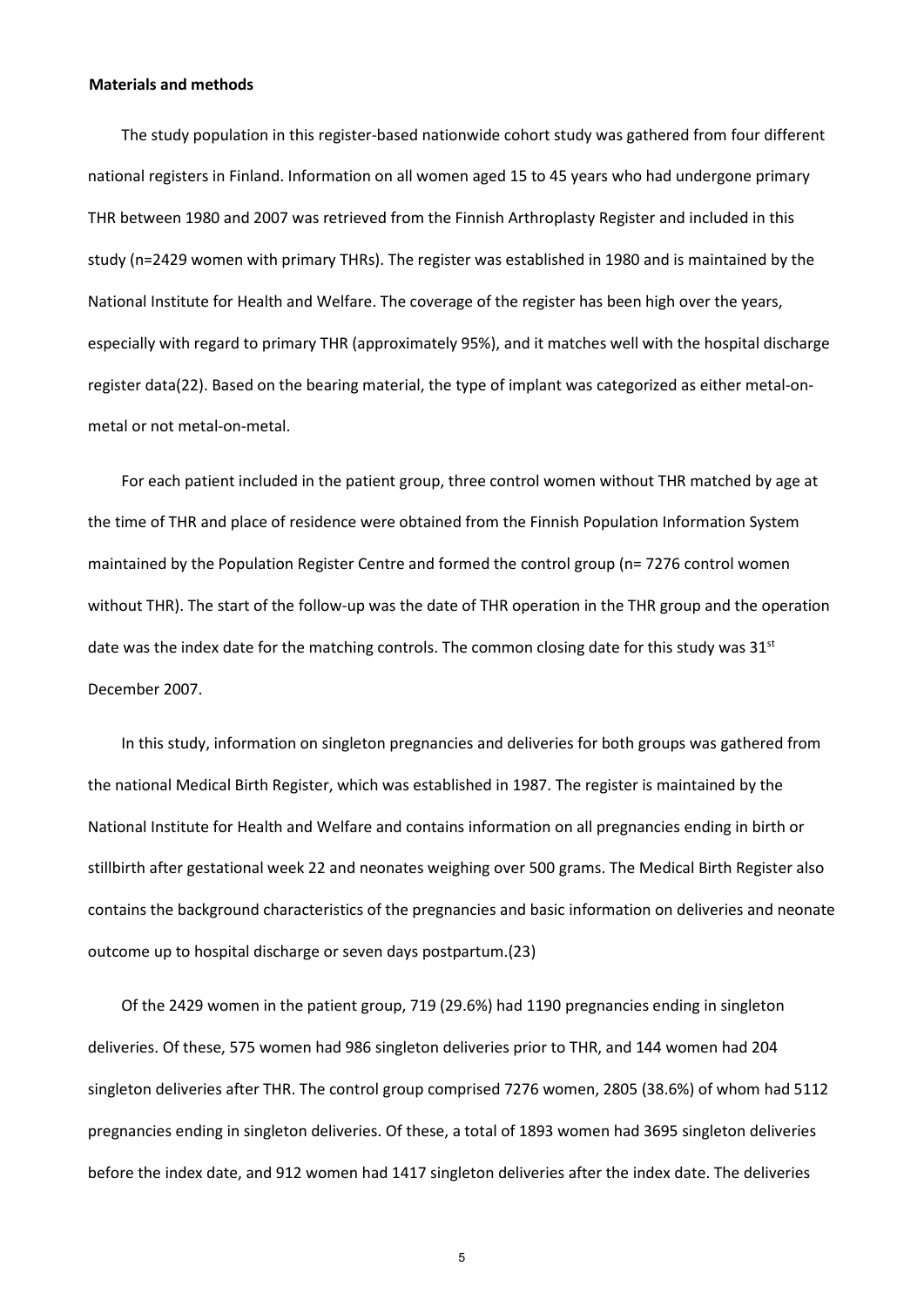after THR/index date were included in the analysis. In addition, a subgroup comparison in the patient group was performed for before and after THR deliveries (Figure 1)

Information on long-term chronic diseases was obtained from the Register of Medical Reimbursements that is maintained by the Social Insurance Institution of Finland and contains information on reimbursable medical costs for chronic diseases. Reimbursements for medical costs are granted with a medical certificate issued by a licensed doctor. Information on the most common long-term disease, RA, among the study population was obtained, and those persons who did not have a reimbursement for RA medication in the register were classified as not having RA.

Standard deviations (SD) for birth weight and birth length were calculated by using the new Finnish growth references for male and female children and adolescents. (24) A SD of less than -2.0 from mean was considered as small for gestational age (SGA), and a SD greater than +2.0 from mean was considered as large for gestational age (LGA). Standard deviations were calculated for all neonates. Neonates born before gestational week 37+0 were defined as preterm. Neonates weighing less than 2 500 grams were defined as low birthweight (LBW).

All the singleton pregnancies were observed and compared between the groups. Chi-squared test was used to analyze intergroup differences in the categorical variables between the patient group and the control group. A p-value under 0.05 was considered statistically significant. Confidence intervals (95% CI) for the difference of the two proportions were used when comparing before and after THR proportions in the patient group. Means with SD´s were calculated for normally distributed variables and medians with interquartile ranges for non-normally distributed variables. Logistic regression model was used to calculate odds ratios (OR) with 95% CI to compare adverse pregnancy outcomes between the patient and control groups. The following covariates from the available variates in the registers were included and selected based on the previous literature in the adjusted model: maternal age, smoking during pregnancy and maternal RA. Statistical analyses were performed using IBM SPSS for Windows, version 24.0 software.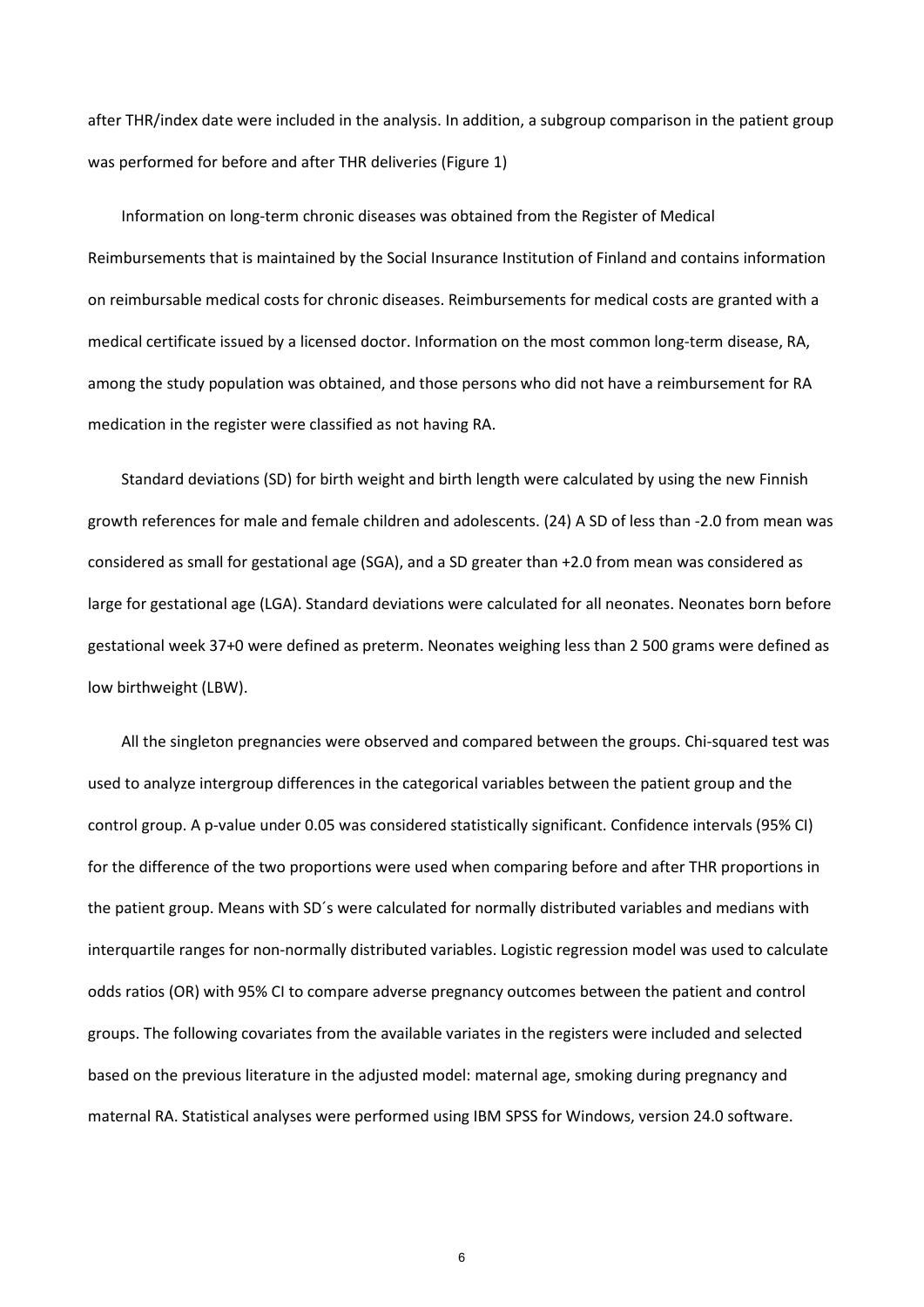All the data were linked by using the individual personal identification code that is issued to all permanent residents of Finland. No written consent was required since none of the participants were contacted, and hence no approval from the local ethical committee was required. However, our study protocol did undergo ethical evaluation by the National Institute for Health and Welfare in order to gain access to register data, permission number: THL/599/5.05.00/2010.

## **Results**

Women in the patient group were older at the time of delivery compared with the control group. A higher proportion of women had their first pregnancy after THR in the patient group. In 42 % of the deliveries in the patient group, the mother had RA. Baseline information and background characteristics of the pregnant women are presented in Table 1.

Stillbirth was more common in the patient group compared with the control group (Table 2). In the patient group, neonates had a lower birthweight and birth length. The neonates born in this group were also more likely to be born preterm compared with the control group. In addition, neonates born after THR also had higher LBW and SGA proportions and needed more neonatal intensive care treatment and phototherapy compared with the control group (Table 2). When these findings were adjusted with potential confounders, THR remained an independent risk factor in the patient group for preterm birth, LBW and SGA, but not for stillbirth (Table 3).

The pregnancies in the patient group were also compared to pregnancies before THR. Our findings showed adverse pregnancy outcomes were more common after THR than before THR. Moreover, the rates of stillbirth (2.0% vs 0.3%, p=0.004), SGA neonates (8.3% vs 3.3%, p=0.001) and preterm births (13.7% vs 7.1%, p=0.001) were all found to be higher after THR.

In subgroup analysis, deliveries with maternal metal-on-metal THRs (n=16) were compared with deliveries with non-metal-on-metal THRs (n=188). The groups had similar rates of stillbirths (0.0% vs 2.1%, p=1.00), preterm births (25.0% vs 12.8%, p=0.25) and LBW neonates (18.8% vs 11.7%, p=0.42). In addition,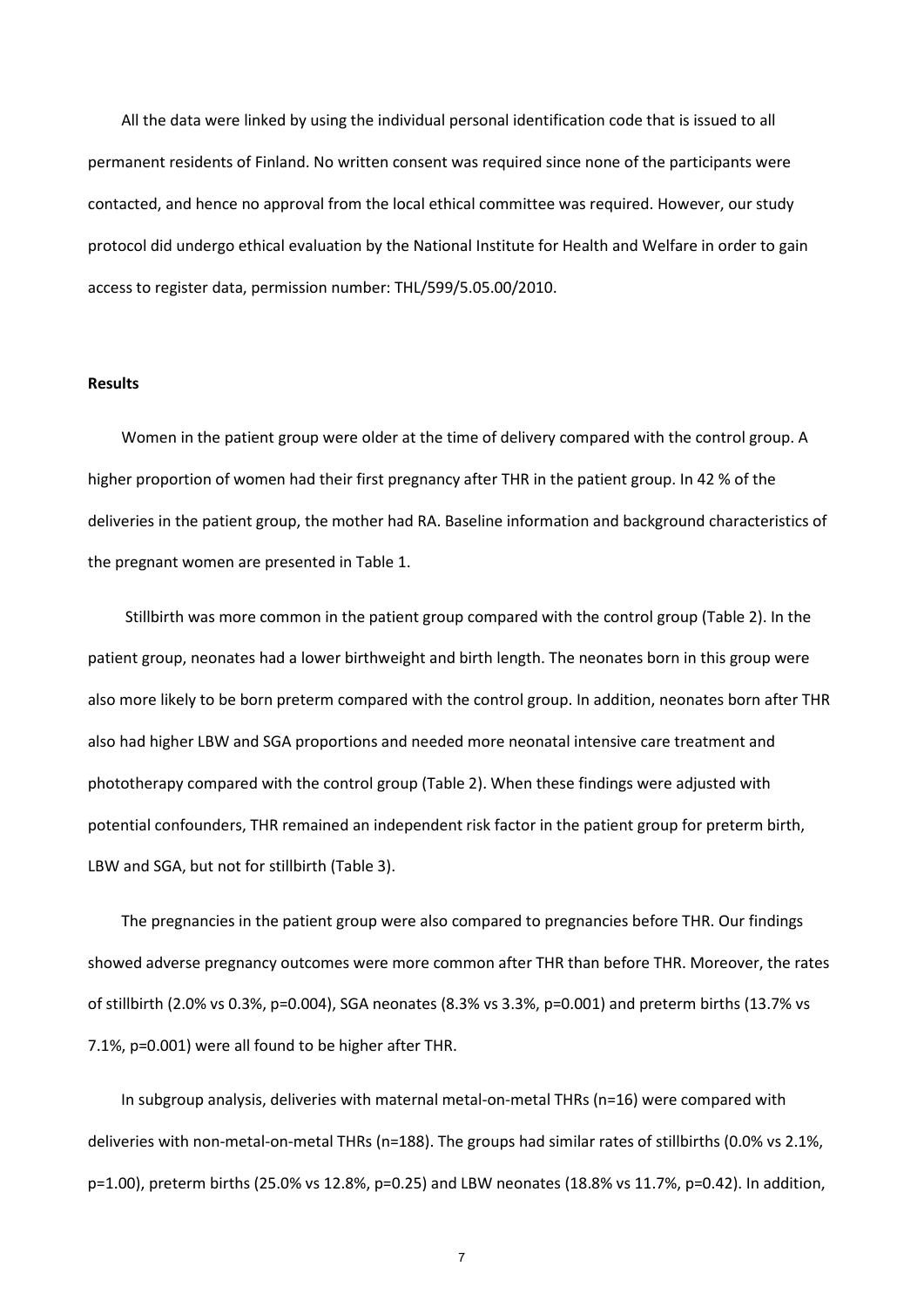neonates born to mothers with metal-on-metal THR were more likely to be SGA compared with those born to mothers with non-metal-on-metal THR (25.0% vs 6.9%, p=0.03).

The proportion of elective cesarean sections (CS) was higher in the patient group than in the control group (Table 2). The overall proportion of CS was 27% before THR and 53% after THR and trial of labor more often resulted in emergency CS. The use of epidural analgesia and amniotomies were more common in the control group (Table 4).

#### **Discussion**

The results of this study raise concerns over adverse pregnancy outcomes, such as preterm birth, LBW, SGA and stillbirth, that were found to be more common in women after THR than in the control group without THR.

In Finland, the national stillbirth rate has been between 3 to 5 per 1000 births for the last 30 years.(23) The stillbirth rate of the control group, as well as the patient group before THR, was similar to national levels, but in the patient group after THR it was four to five times higher. One reason for the increased stillbirth rate might be the underlying diseases of the THR patients. Two of the four women with stillbirth in the patient group had RA. RA has been shown to increase the risk of preterm birth and SGA neonate, but not for stillbirths or perinatal mortality in large cohort studies (25-27). However, the prevalence of RA was also high in the patient group before THR.

Some studies have described the possible effects of the ion release of metal-on-metal implants on fetal health. Chromium and cobalt have been shown to be toxic, but it is believed that the increased blood metal ion concentration remains below teratogenic levels. The placenta also prevents a large proportion of the ions from entering the fetal circulation (18,20). Although the concentrations of metal ions may remain below teratogenic levels, the slightly elevated fetal blood metal ion level might influence the growth of the fetus and be involved in preterm births or stillbirths. Metal-on-metal implants gained popularity in Finland in the year 2000 and were widely used for the following 10 years. In this study, only the rate of SGA was significantly higher among metal-on-metal implants compared with non-metal-on-metal implants, but the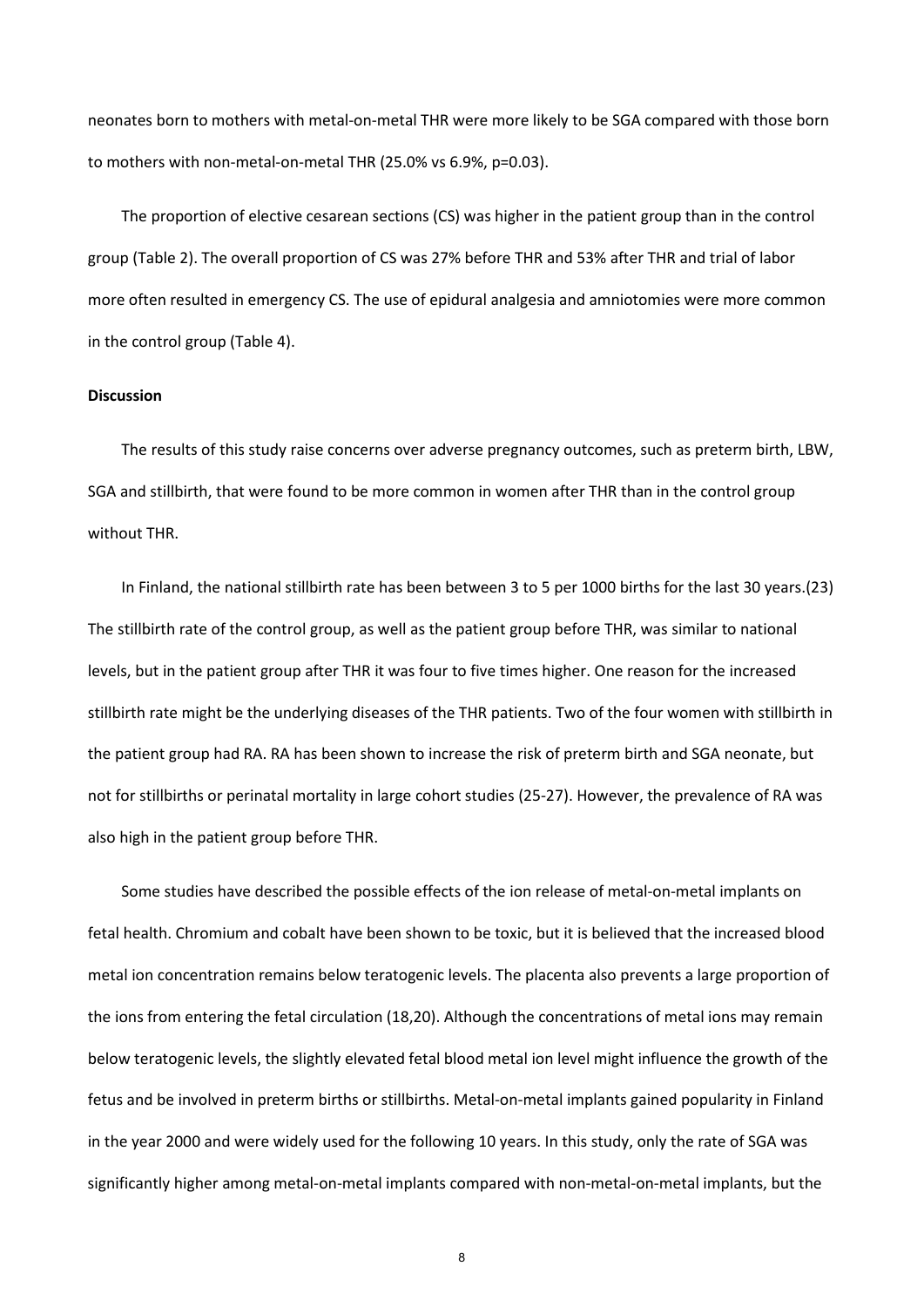same trend was also noted in other outcome measures. However, the number of patients with metal-onmetal THR was low in this study. Furthermore, no information on maternal metal ion levels was available.

The intended modes of delivery differed between groups. Women in the THR group had more elective CS and fewer trials of labor. One explanation for the higher rate of elective CS could be that patients with a replaced hip opt to have elective CS because of a possible fear of damaging the THR implant and negatively affecting the delivery outcome in vaginal delivery (10,13,15). Women in the THR group already had higher CS proportions before THR compared with the control group, which might be explained by their underlying diseases. A German cohort study showed that women with chronic diseases were more likely to deliver by CS than healthy referents(23).

The trials of labor were more likely to result in acute CS compared with the control group. It remains unclear whether this finding was because of abnormalities in cardiotocography or prolonged labor as this information was not available. It is also possible that not all THR patients classified as having a trial of labor were really opting for vaginal delivery. The small percentage of epidural analgesia and amniotomies after THR may be explained by the possibility that a considerable number of parturients in that group had actually planned elective CS, but it had been converted to emergency CS for reasons such as early onset of labor. Our results differ from those of the largest previous study by Sierra et al. who observed a total of 47 deliveries after THR and suggested that the percentage of CS (35.0%) in their patient series did not differ from national levels(11). A couple of smaller patient series also reported similar CS rates compared to national rates in their studies (28-30), while some smaller studies have reported increased rates of CS (41.1%-100%) (10,13,15). However, none of these previous studies have had control groups without THRs.

One of the main strengths of this study is the large, nationwide study population with long study period. A further strength is that this is also the first study to compare post-operative deliveries to both preoperative deliveries and matching controls. Moreover, a register-based study design further eliminates any possible recall-bias. One of the benefits of these registers is their good coverage so that the data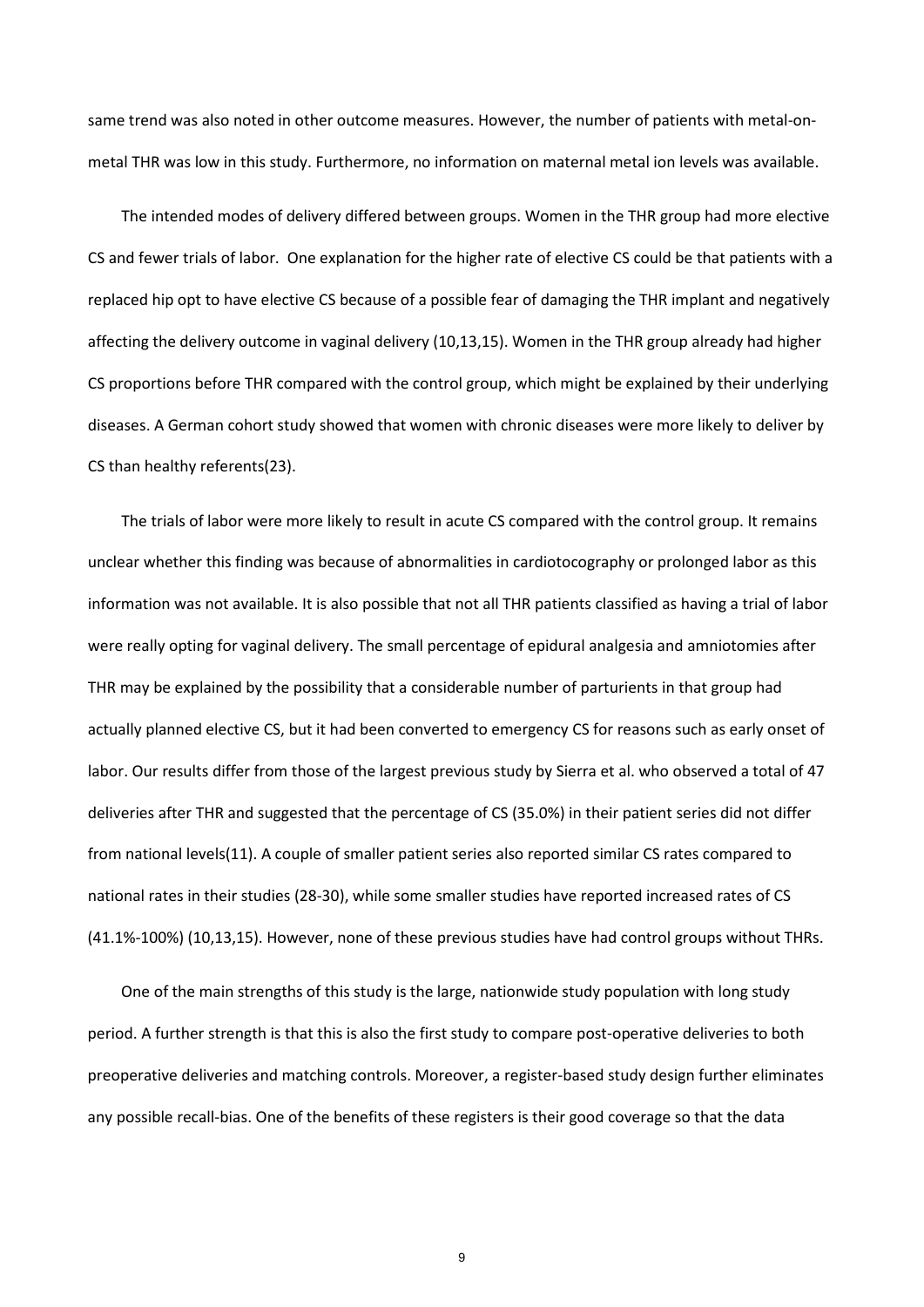represents well the defined population. The register data are routinely collected using structured forms with nationwide instructions that reduce possible reporting bias.

A long study period is one complicating factor when analyzing deliveries and neonatal outcomes. During the 20-year study period, delivery methods and neonatal care changed, as did the medications used for the treatment of RA. Moreover, there were some important missing variables in the MBR. For example, information on previous preterm deliveries or previous SGA children was not available. In addition, no information on body mass index was recorded before 2004, and the register data only had information on 1-minute Apgar-scores, since 5-minute scores only became part of the register in 2004. Also, durations of labor stages were not found in most of the cases, since they also became part of the register in 2004.

According to the findings of this study, adverse pregnancy outcome (preterm birth, LBW, SGA and stillbirth) are more common in women who have undergone THR. As a result, such women are more likely to have elective and emergency cesarean sections after THR. Further studies with combined multinational registries would be needed to confirm these novel findings.

#### **Fundin**g

This study was funded by the Competitive Research funds of Pirkanmaa Hospital District, Tampere, Finland, representing governmental funding of Finland

## **Conflict of Interest statement**

None of the authors have any potential conflicts of interests to declare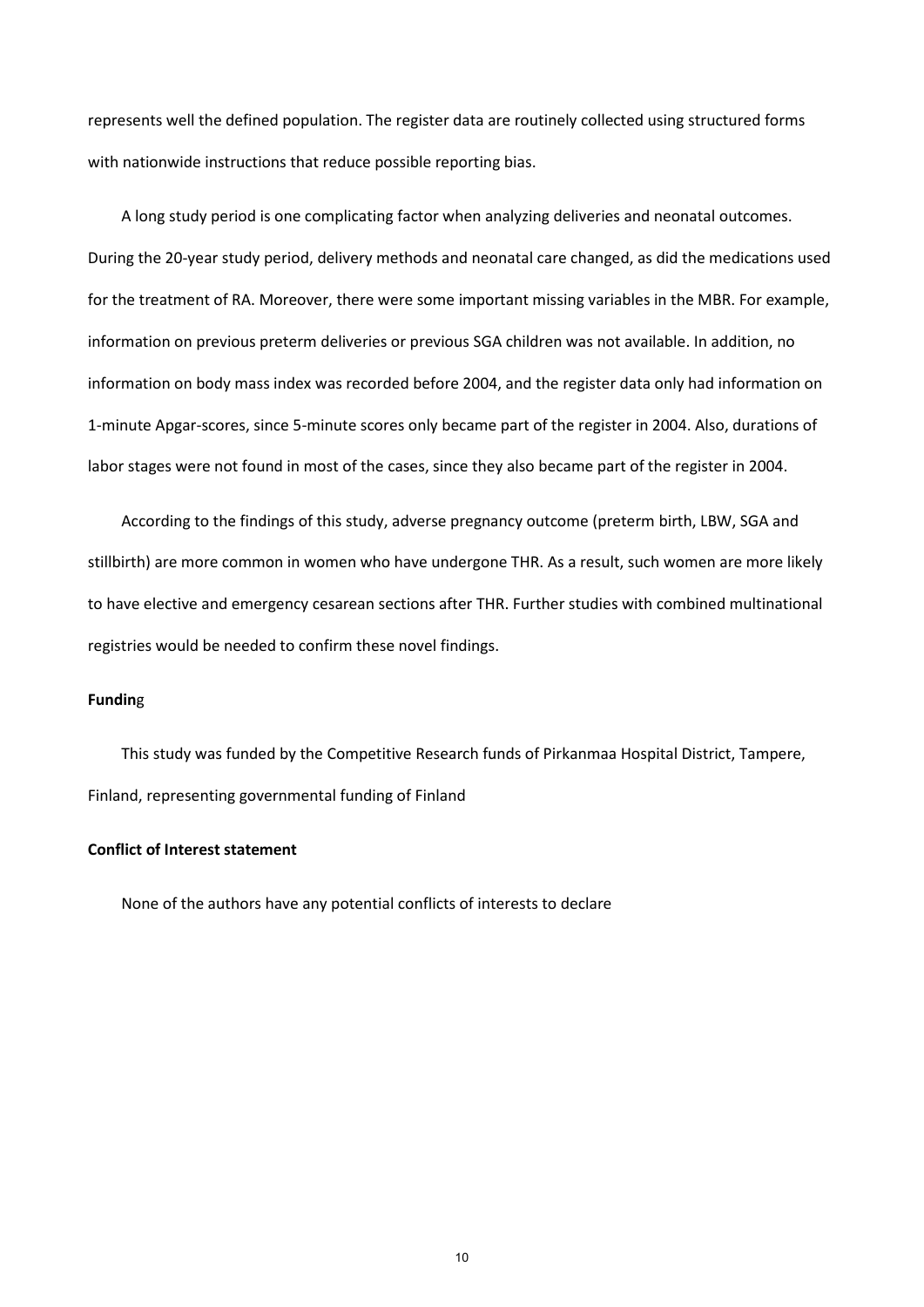## **References**

(1) Harris WH, Sledge CB. Total Hip and Total Knee Replacement. N Engl J Med 1990;323(11):725-731.

(2) Adelani MA, Keeney JA, Palisch A, Fowler SA, Clohisy JC. Has total hip arthroplasty in patients 30 years or younger improved? A systematic review. Clin Orthop 2013 Aug;471(8):2595-2601.

(3) Hannouche D, Devriese F, Delambre J, Zadegan F, Tourabaly I, Sedel L, et al. Ceramic-on-ceramic THA Implants in Patients Younger Than 20 Years. Clinical Orthopaedics & Related Research 2016 Feb;474(2):520- 527.

(4) Skytta ET, Jarkko L, Antti E, Huhtala H, Ville R. Increasing incidence of hip arthroplasty for primary osteoarthritis in 30- to 59-year-old patients. Acta Orthopaedica 2011 Feb;82(1):1-5.

(5) Cnudde P, Nemes S, Bülow E, Timperley J, Malchau H, Kärrholm J, et al. Trends in hip replacements between 1999 and 2012 in Sweden. J Orthop Res 2018 -1;36(1):432-442.

(6) Kurtz SM, Lau E, Ong K, Zhao K, Kelly M, Bozic KJ. Future Young Patient Demand for Primary and Revision Joint Replacement: National Projections from 2010 to 2030. Clin Orthop Relat Res 2009 -10;467(10):2606- 2612.

(7) Boot CL, Heyligers IC, Heins KF. Pregnancy and delivery after revised total hip replacement. Orthopedics 2003;26(8):813-814.

(8) Maffulli N, Del Buono A, Denaro V. Hip artroplasty: a transient reason not to be pregnant. Surg 2012 Dec;10(6):347-349.

(9) McDowell C, Lachiewicz P. Pregnancy after total hip arthroplasty. J Bone Joint Surg Am 2001;83(10):1490-1494.

(10) Meldrum R, Feinberg J, Capello W, Detterline A. Clinical outcome and incidence of pregnancy after bipolar and total hip arthroplasty in young women. J Arthroplasty 2003;18(7):879-885.

(11) Sierra R, Trousdale R, Cabanela M. Pregnancy and childbirth after total hip arthroplasty. J Bone Joint Surg Br 2005;87(1):21-24.

(12) Smith M, Marcus P, Wurtz L. Orthopedic issues in pregnancy. Obstet Cynegol Surv 2008;63(2):103-111.

(13) Stea S, Bordini B, De Clerico M, Traina F, Toni A. Safety of pregnancy and delivery after total hip arthroplasty. J Womens Health 2007;16(9):1300-1304.

(14) Yakici Y, Erkan D, Zuniga R, Bateman H, Salvati E, Magid S. Pregnancy outcomes following total hip arthroplasty: a preliminary study and review of literature. Orthopedics 2003;26(1):75-76.

(15) Ostensen M. [Hip prostheses in women of fertile age. Consequences for sexuality and reproduction]. Tidsskr Nor Laegeforen 1993 May 10;113(12):1483-1485.

(16) Brodner W, Grohs JG, Bancher-Todesca D, Dorotka R, Meisinger V, Gottsauner-Wolf F, et al. Does the placenta inhibit the passage of chromium and cobalt after metal-on-metal total hip arthroplasty?. J Arthroplasty 2004 Dec;19(8 Suppl 3):102-106.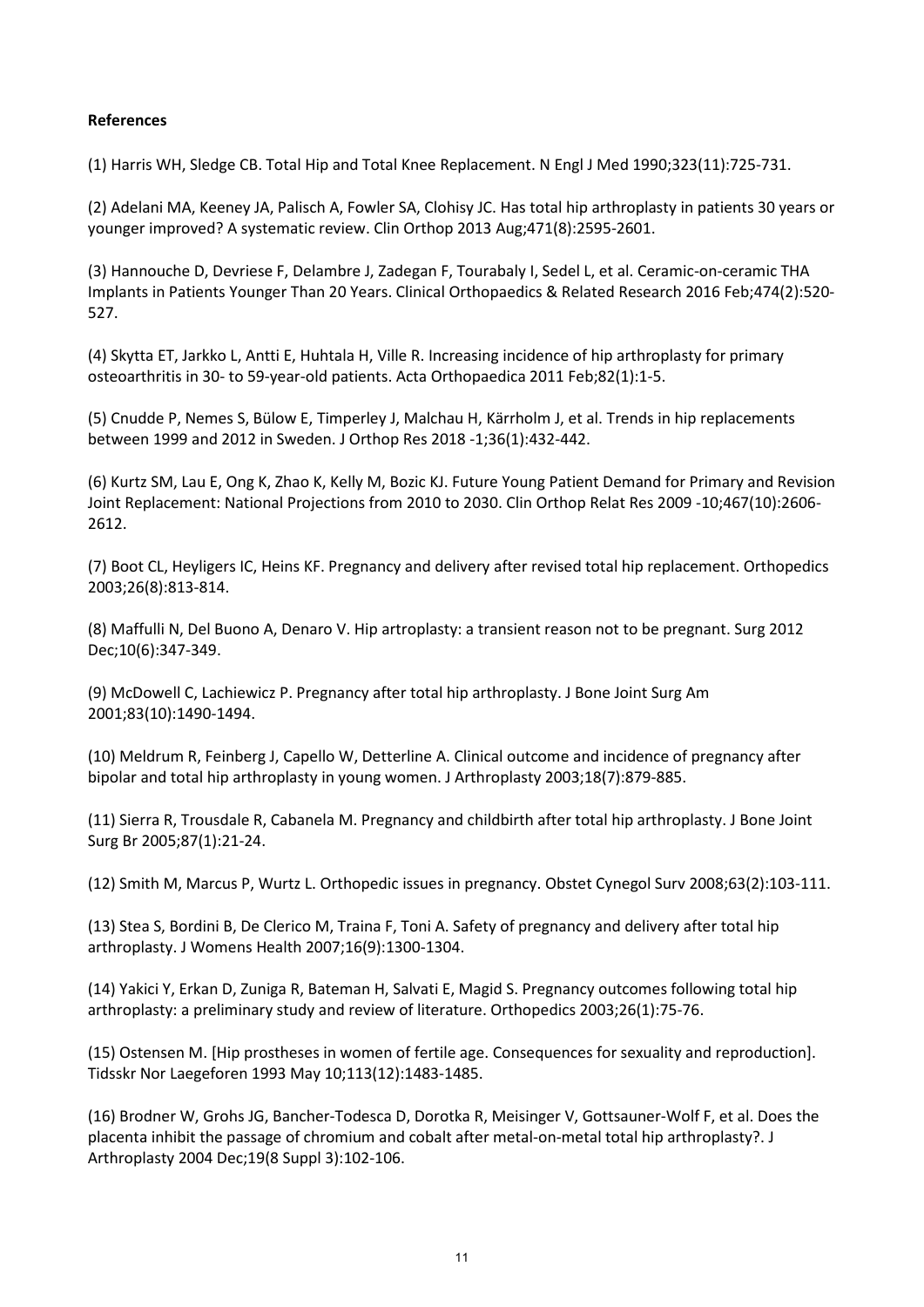(17) Novak CC, Hsu AR, Della Valle CJ, Skipor AK, Campbell P, Amstutz HC, et al. Metal ion levels in maternal and placental blood after metal-on-metal total hip arthroplasty. American Journal of Orthopedics (Chatham, Nj) 2014 Dec;43(12):304.

(18) Ziaee H, Daniel J, Datta AK, Blunt S, McMinn DJW. Transplacental transfer of cobalt and chromium in patients with metal-on-metal hip arthroplasty: a controlled study. Journal of Bone & Joint Surgery - British Volume 2007 Mar;89(3):301-305.

(19) deSouza R, Wallace D, Costa ML, Krikler SJ. Transplacental passage of metal ions in women with hip resurfacing: no teratogenic effects observed. Hip International 2012;22(1):96-99.

(20) Fritzsche J, Borisch C, Schaefer C. Case report: High chromium and cobalt levels in a pregnant patient with bilateral metal-on-metal hip arthroplasties. Clinical Orthopaedics & Related Research 2012 Aug;470(8):2325-2331.

(21) Oppermann M, Borisch C, Schaefer C. Hip arthroplasty with high chromium and cobalt blood levels-- Case report of a patient followed during pregnancy and lactation period. Reproductive Toxicology 2015 Jun;53:51-53.

(22) Rainio J, Perälä A, Pelanteri S. Hip and knee prosthesis, statistical report. National Institute of Health and Welfare. 2014.

(23) Vuori E, Gissler M. Perinatal statistics: parturients, deliveries and newborns 2015. National Institute of Health and Welfare 2016.

(24) Saari A, Sankilampi U, Hannila M, Kiviniemi V, Kesseli K, Dunkel L. New Finnish growth references for children and adolescents aged 0 to 20 years: Length/height-for-age, weight-for-length/height, and body mass index-for-age. Ann Med 2011 May;43(3):235-248.

(25) Aljary H, Czuzoj-Shulman N, Spence AR, Abenhaim HA. Pregnancy outcomes in women with rheumatoid arthritis: a retrospective population-based cohort study. J Matern Fetal Neonatal Med 2018 Sep 06,:1-7.

(26) Wallenius M, Salvesen KÅ, Daltveit AK, Skomsvoll JF. Rheumatoid arthritis and outcomes in first and subsequent births based on data from a national birth registry. Acta Obstet Gynecol Scand 2014 Mar;93(3):302-307.

(27) J.F Skomsvoll, V Baste, M Østensen, L.M Irgens. Perinatal outcome in pregnancies of women with connective tissue disease and inflammatory rheumatic disease in Norway. Scandinavian Journal of Rheumatology 1999 January 1,;28(6):352-356.

(28) Lally L, Mandl LA, Huang W, Goodman SM. Pregnancy Does Not Adversely Affect Postoperative Pain and Function in Women With Total Hip Arthroplasty. JCR: Journal of Clinical Rheumatology 2015 Sep;21(6):323-325.

(29) Yazici Y, Erkan D, Zuniga R, Bateman H, Salvati EA, Magid SK. Pregnancy outcomes following total hip arthroplasty: a preliminary study and review of the literature. Orthopedics 2003 Jan;26(1):75-76.

(30) Yoon HJ, Yoo JJ, Yoon KS, Koo K, Kim HJ. Alumina-on-alumina THA performed in patients younger than 30 years: a 10-year minimum followup study. Clin Orthop 2012 Dec;470(12):3530-3536.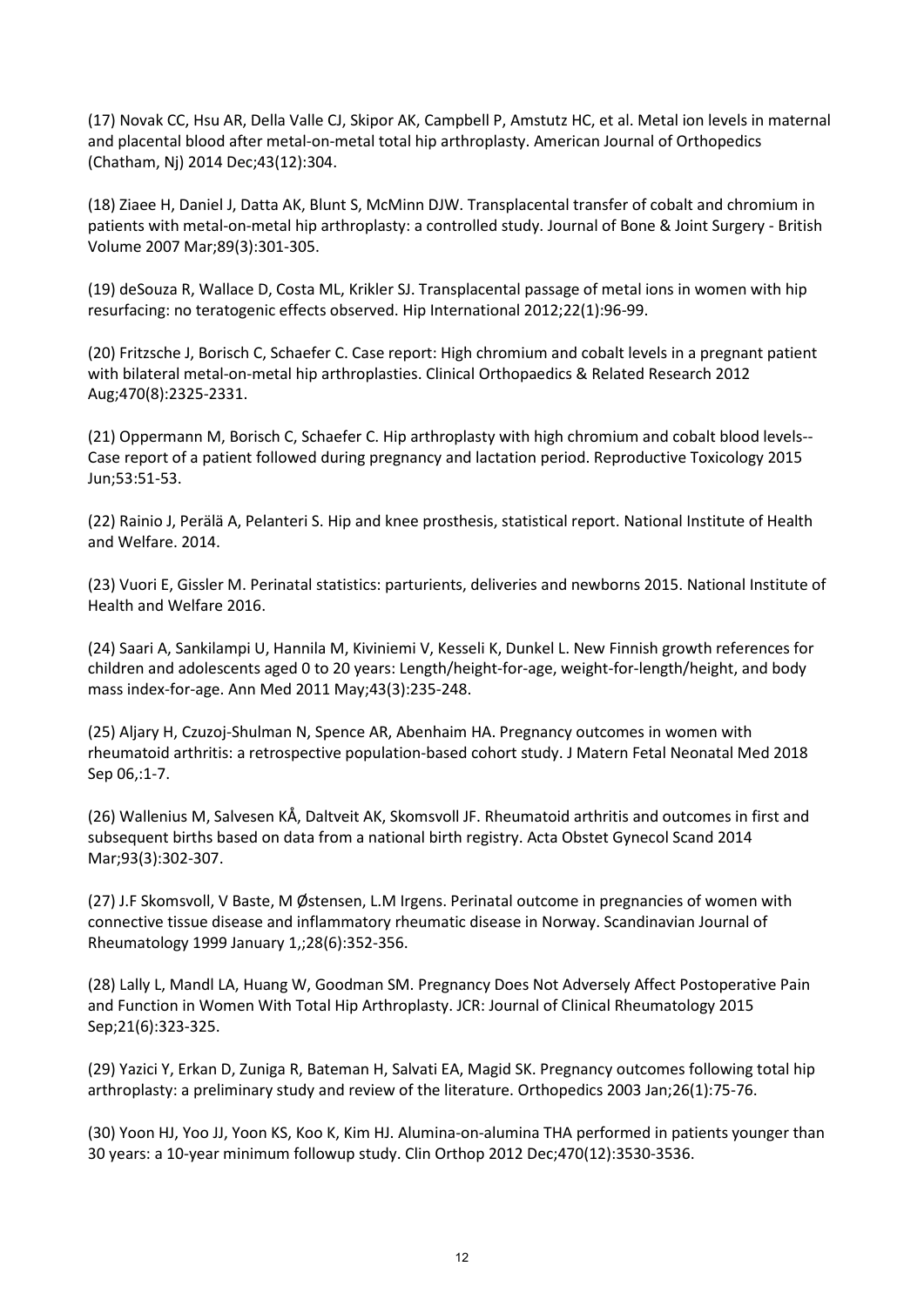## **Figure and Table legends**

Figure 1 Flow chart of study population. Index date is the date of THR. Deliveries of the patient group were classified as taking place before or after THR, and likewise the deliveries of the control group were matched according to the index date.

Table 1 Background characteristics of women having singleton pregnancies ending in delivery in the patient group and in the control group

Table 2 Perinatal characteristics and outcome in the patient group after THR and the control group

Table 3 Univariable and adjusted Odds ratios (OR) with 95% confidence intervals (CI) for pregnancy outcomes. Data were adjusted by the following variables: maternal age at delivery, smoking during pregnancy and maternal rheumatoid arthritis.

Table 4 proportions of obstetric variables in attempted vaginal deliveries for the patient group and the control group.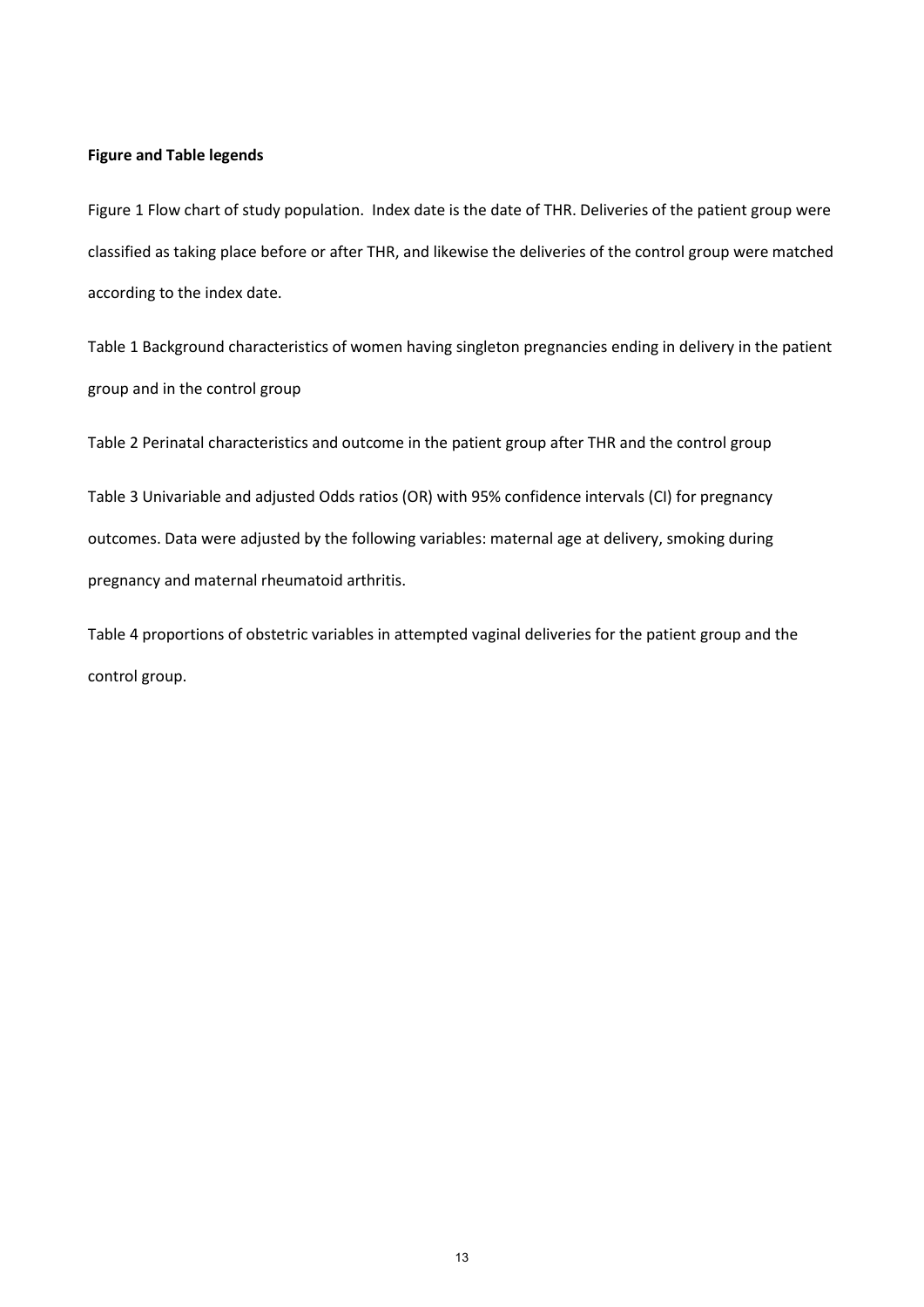Figure 1 Flow chart of study population and deliveries in patient group (women with total hip replacement (THR) and control group. Index date is the date of THR. Deliveries of the patient group were classified as taking place before or after THR, and likewise the deliveries of the control group were matched according to the index date.

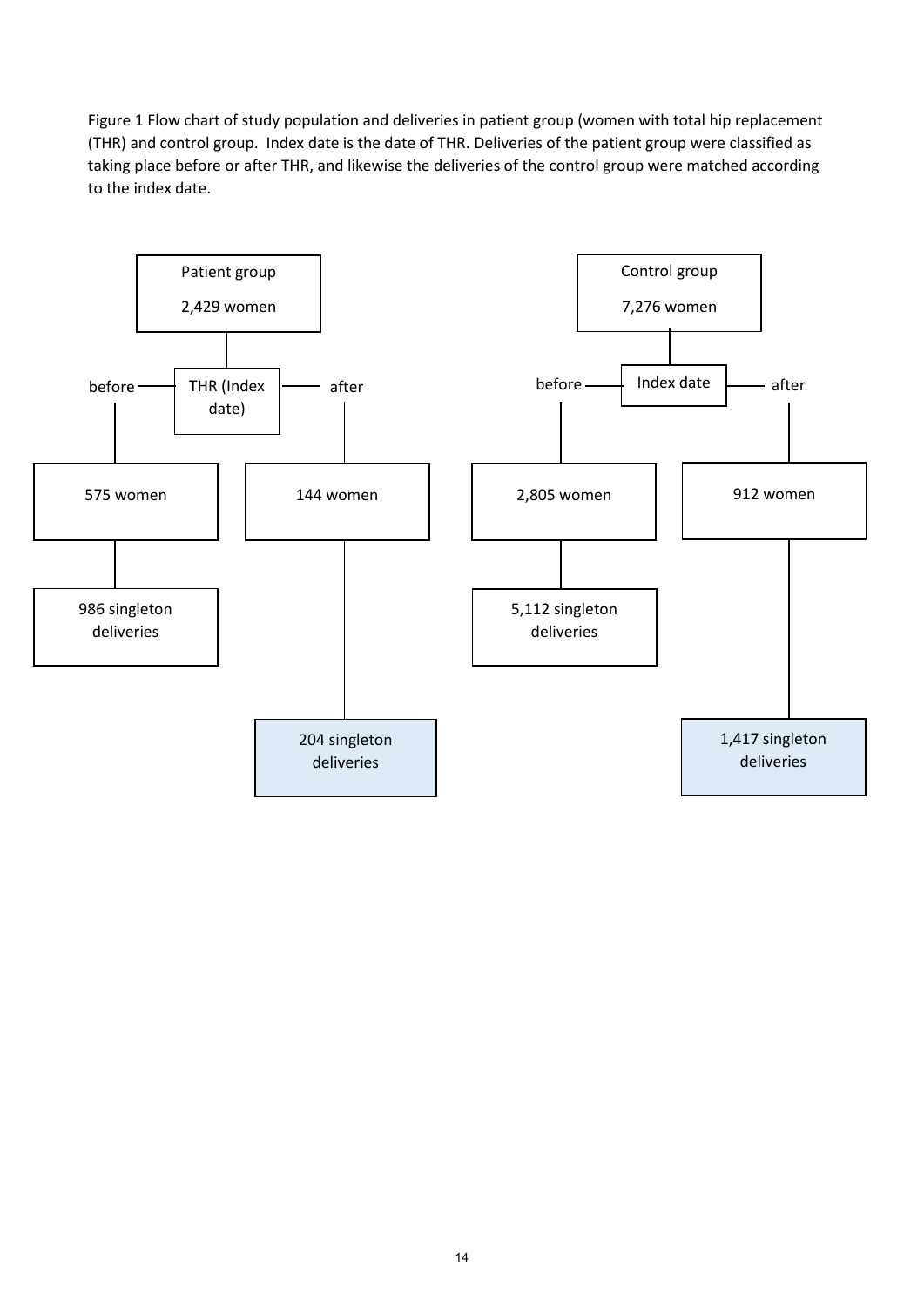# Table 1

|                                       | Patient group |      | Control group |      |         |
|---------------------------------------|---------------|------|---------------|------|---------|
| Total number                          | 204           |      | 1417          |      |         |
|                                       | n             | %    | n             | %    | P       |
| Age at birth (years, mean SD)         | 33.4          | 5.2  | 32.6          | 5.2  | 0.046   |
| Nulliparous                           | 80            | 39.2 | 438           | 31.0 | 0.02    |
| Previous cesarean section             | 37            | 18.1 | 161           | 11.4 | 0.006   |
| <b>Marital status</b>                 |               |      |               |      |         |
| never married                         | 28            | 13.7 | 205           | 14.5 | 0.78    |
| ever married                          | 176           | 86.3 | 1212          | 85.5 |         |
| Maternal smoking                      |               |      |               |      |         |
| non-smoker                            | 173           | 84.1 | 1191          | 84.1 | 0.63    |
| quit during 1 <sup>st</sup> trimester | 4             | 2.0  | 43            | 3.0  |         |
| Smoker                                | 25            | 12.3 | 142           | 10.0 |         |
| unknown                               | 2             | 1.0  | 41            | 2.9  |         |
| Rheumatoid arthritis                  | 86            | 42.2 | 6             | 0.4  | < 0.001 |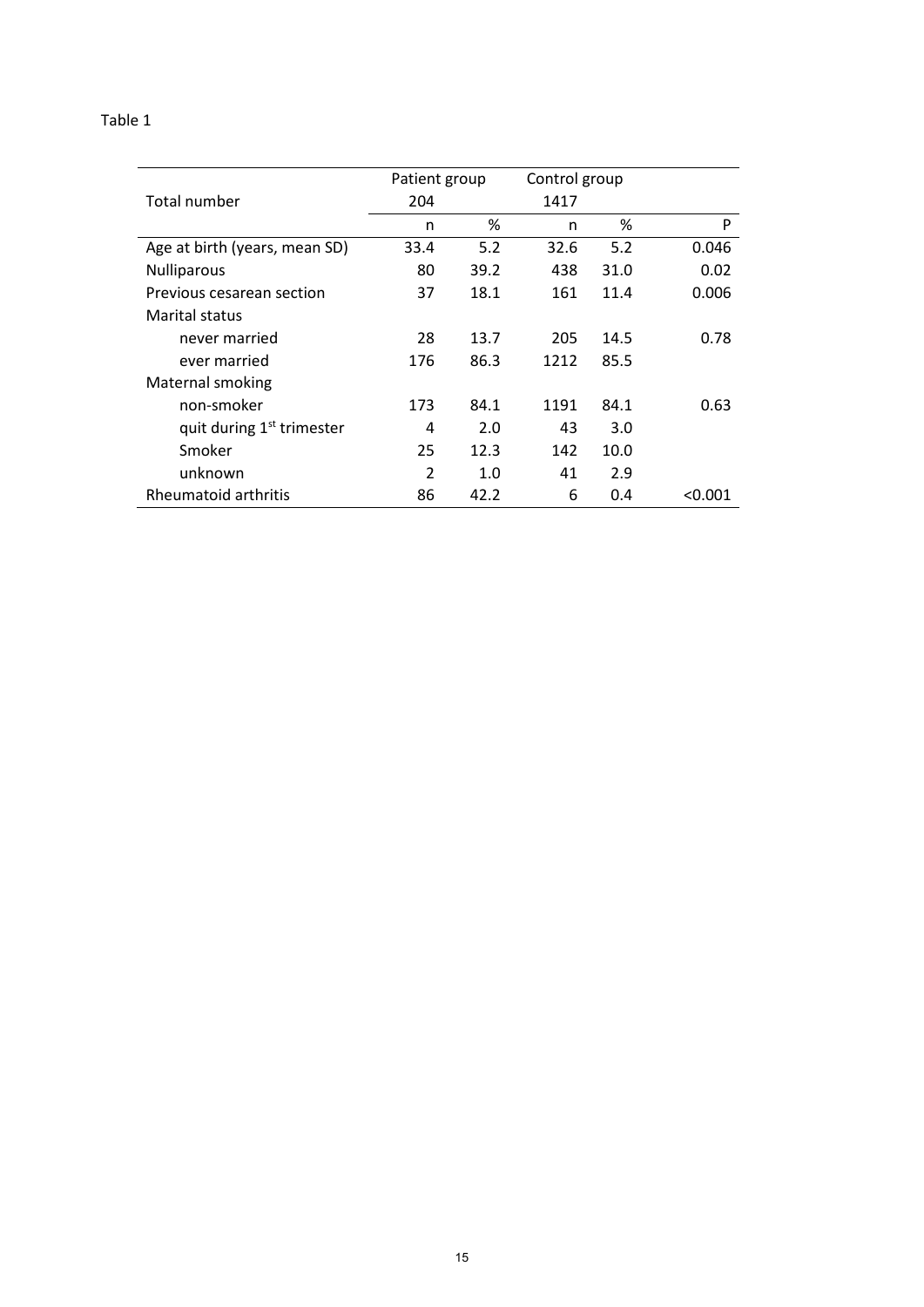# Table 2

|                                   | Patient group |      | Control group  |      |         |
|-----------------------------------|---------------|------|----------------|------|---------|
| Total number                      | 204           |      | 1417           |      |         |
|                                   | n             | %    | n              | %    | p       |
| Intended mode of delivery         |               |      |                |      |         |
| <b>Elective CS</b>                | 69            | 33.8 | 124            | 8.8  | < 0.001 |
| Trial of labor                    | 135           | 66.2 | 1293           | 91.2 |         |
| Fetal gender male                 | 103           | 50.5 | 730            | 51.5 | 0.78    |
| Birth length (cm) (mean; SD)      | 48.7          | 2.8  | 50.3           | 2.6  | < 0.001 |
| Birth weight (grams) (mean;       | 3240          | 670  | 3580           | 560  | < 0.001 |
| SD)                               |               |      |                |      |         |
| LBW <2500g                        | 25            | 12.3 | 41             | 2.9  | < 0.001 |
| <b>SGA</b>                        | 17            | 8.3  | 39             | 2.8  | < 0.001 |
| <b>LGA</b>                        | 3             | 1.5  | 57             | 4.0  | 0.04    |
| Preterm, <37+0 weeks              | 28            | 13.7 | 65             | 4.6  | < 0.001 |
| Perinatal mortality               | 4             | 2.0  | 10             | 0.7  | 0.09    |
| <b>Stillbirths</b>                | 4             | 2.0  | 8              | 0.6  | 0.02    |
| Neonatal deaths                   | $\Omega$      | 0.0  | $\overline{2}$ | 0.1  | 0.99    |
| 1-minute Apgar score $\leq 6$     | 13            | 6.4  | 73             | 5.2  | 0.47    |
| Delivery related asphyxia         | 5             | 2.5  | 35             | 2.5  | 0.99    |
| Phototherapy                      | 19            | 9.3  | 63             | 4.4  | 0.003   |
| Neonatal intensive-care unit      | 8             | 3.9  | 38             | 2.7  | 0.32    |
| Neonatal status 7 days postpartum |               |      |                |      |         |
| at home                           | 169           | 82.8 | 1284           | 91.4 | < 0.001 |
| in hospital                       | 31            | 15.2 | 111            | 7.9  |         |

THR= total hip replacement, SD= standard deviation, LBW= low birthweight, LGA= large for gestational age, SGA= small for gestational age